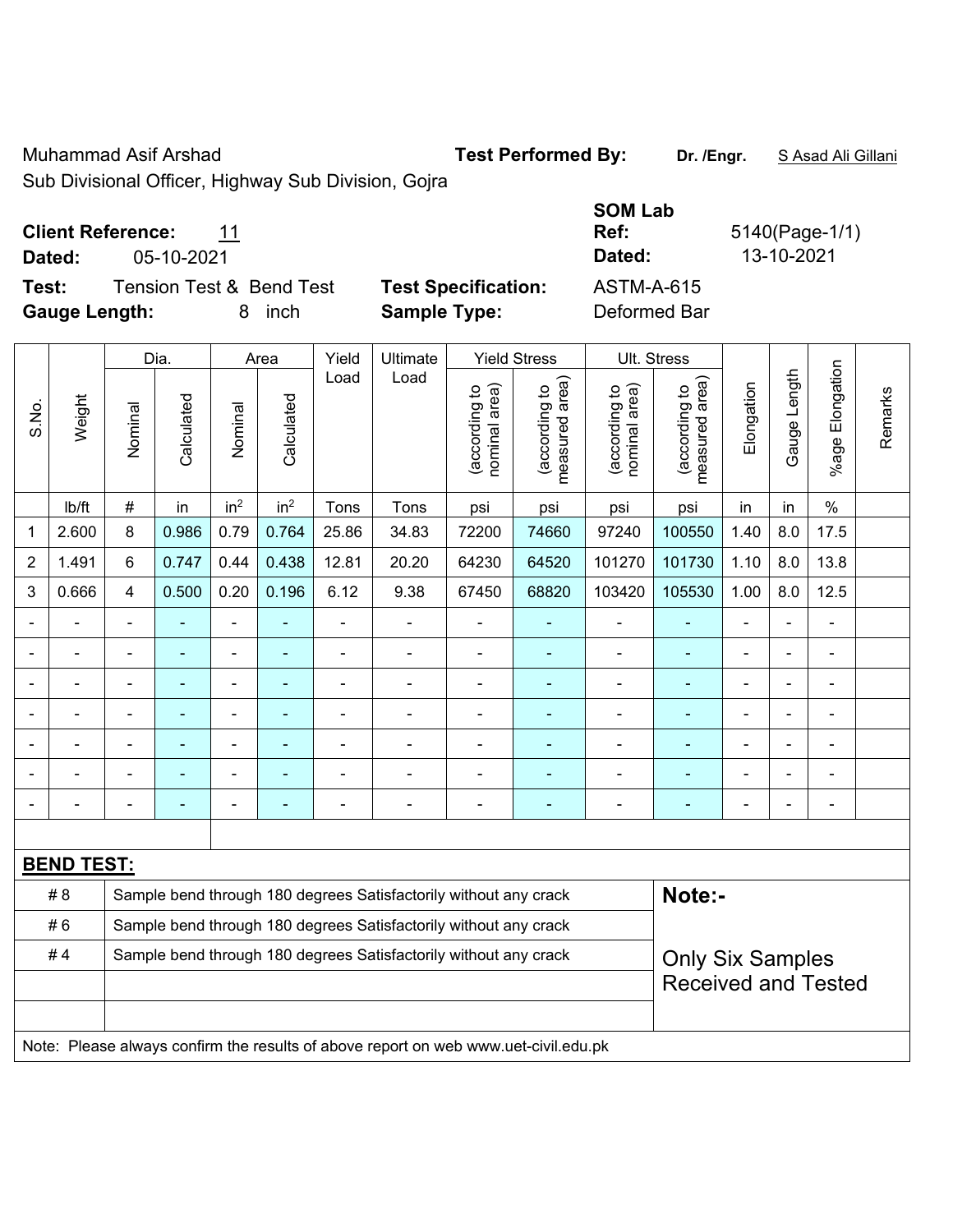Project Managers **Test Performed By:** Dr. /Engr. **SAsad Ali Gillani** Collection Art Ali Gillani

Allied Bank Limited, Kasoori Road Gulberg III, Lahore

## **Client Reference:** Nil

**Dated:** 13-10-2021 **Dated:** 13-10-2021

**Test:** Tension Test & Bend Test **Test Specification:** ASTM-A-615 **Gauge Length:** 8 inch **Sample Type:** Deformed Bar (Mughal Steel)

| <b>SOM Lab</b>           |                |
|--------------------------|----------------|
| Ref:                     | 5141(Page-1/1) |
| Dated:                   | 13-10-2021     |
| 8 <del>0 T</del> M & OAF |                |

|                |                      |                | Dia.           |                 | Area            | Yield                    | Ultimate                                                                            |                                | <b>Yield Stress</b>             |                                | Ult. Stress                                             |                |                |                          |         |
|----------------|----------------------|----------------|----------------|-----------------|-----------------|--------------------------|-------------------------------------------------------------------------------------|--------------------------------|---------------------------------|--------------------------------|---------------------------------------------------------|----------------|----------------|--------------------------|---------|
| S.No.          | Weight               | Nominal        | Calculated     | Nominal         | Calculated      | Load                     | Load                                                                                | nominal area)<br>(according to | (according to<br>measured area) | (according to<br>nominal area) | (according to<br>measured area)                         | Elongation     | Gauge Length   | %age Elongation          | Remarks |
|                | lb/ft                | $\#$           | in             | in <sup>2</sup> | in <sup>2</sup> | Tons                     | Tons                                                                                | psi                            | psi                             | psi                            | psi                                                     | in             | in             | $\%$                     |         |
| 1              | 1.516                | $6\phantom{a}$ | 0.754          | 0.44            | 0.446           | 15.77                    | 19.52                                                                               | 79050                          | 77980                           | 97850                          | 96530                                                   | 1.40           | 8.0            | 17.5                     |         |
| $\overline{2}$ | 1.473                | 6              | 0.743          | 0.44            | 0.433           | 15.57                    | 19.18                                                                               | 78020                          | 79290                           | 96160                          | 97720                                                   | 1.30           | 8.0            | 16.3                     |         |
|                | ä,                   | $\blacksquare$ | $\blacksquare$ | $\blacksquare$  | ä,              | $\overline{\phantom{0}}$ | ÷,                                                                                  | $\blacksquare$                 | $\blacksquare$                  | $\blacksquare$                 | $\blacksquare$                                          | L,             | ä,             | ÷,                       |         |
|                |                      |                | $\blacksquare$ | ÷               |                 | ÷                        | ÷                                                                                   | $\blacksquare$                 |                                 | ÷                              | Ē,                                                      |                |                | $\blacksquare$           |         |
|                |                      |                |                | -               |                 | $\blacksquare$           | ÷                                                                                   | $\blacksquare$                 |                                 | ÷                              | Ē,                                                      | -              | Ē,             | $\blacksquare$           |         |
|                |                      |                |                | ÷               |                 |                          | $\blacksquare$                                                                      | $\blacksquare$                 |                                 |                                |                                                         |                |                | $\blacksquare$           |         |
|                |                      | $\blacksquare$ | $\blacksquare$ | $\blacksquare$  |                 | $\blacksquare$           | $\blacksquare$                                                                      | $\blacksquare$                 |                                 | ۰                              | ٠                                                       | $\blacksquare$ | $\blacksquare$ | $\blacksquare$           |         |
|                |                      | ۰              | $\blacksquare$ | $\blacksquare$  |                 | $\blacksquare$           | $\blacksquare$                                                                      | $\blacksquare$                 | ٠                               | ÷                              | $\blacksquare$                                          | ä,             | $\blacksquare$ | $\blacksquare$           |         |
|                |                      |                | $\blacksquare$ | $\overline{a}$  |                 | $\blacksquare$           | $\overline{a}$                                                                      | $\blacksquare$                 |                                 | -                              | ٠                                                       | $\blacksquare$ | ٠              | $\overline{\phantom{0}}$ |         |
|                |                      |                | ÷              |                 |                 | $\blacksquare$           | ÷                                                                                   | $\blacksquare$                 |                                 | ۰                              | Ē.                                                      |                |                | $\blacksquare$           |         |
|                | <b>Witnessed By:</b> |                |                |                 |                 |                          | M. Anas (Civil Officer, Allied Bank Ltd.) & Muhammad Naeem (Site Engineer)          |                                |                                 |                                |                                                         |                |                |                          |         |
|                | <b>BEND TEST:</b>    |                |                |                 |                 |                          |                                                                                     |                                |                                 |                                |                                                         |                |                |                          |         |
|                | #6                   |                |                |                 |                 |                          | Sample bend through 180 degrees Satisfactorily without any crack                    |                                |                                 |                                | Note:-                                                  |                |                |                          |         |
|                |                      |                |                |                 |                 |                          |                                                                                     |                                |                                 |                                |                                                         |                |                |                          |         |
|                |                      |                |                |                 |                 |                          |                                                                                     |                                |                                 |                                | <b>Only Three Samples</b><br><b>Received and Tested</b> |                |                |                          |         |
|                |                      |                |                |                 |                 |                          |                                                                                     |                                |                                 |                                |                                                         |                |                |                          |         |
|                |                      |                |                |                 |                 |                          | Note: Please always confirm the results of above report on web www.uet-civil.edu.pk |                                |                                 |                                |                                                         |                |                |                          |         |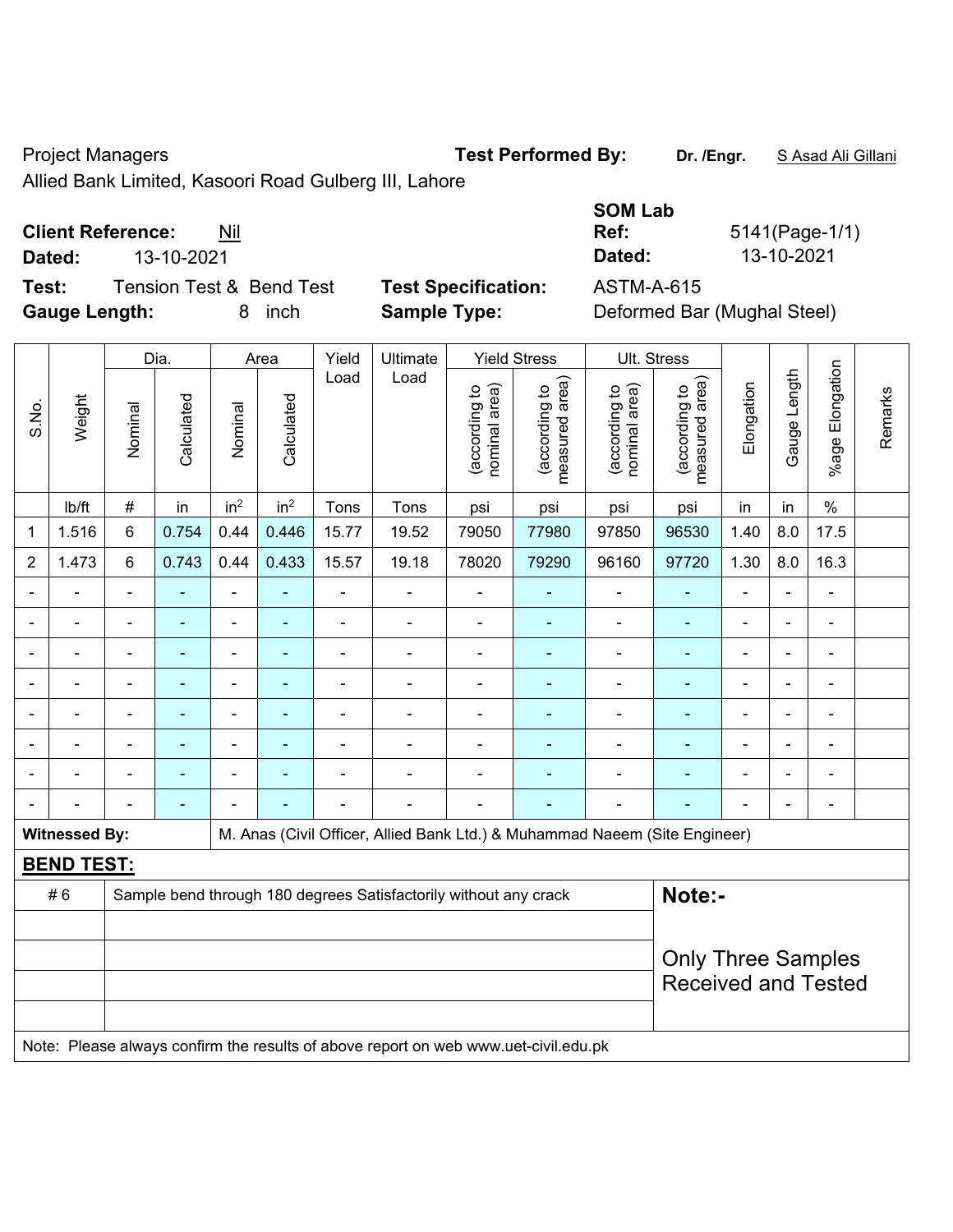Muhammad Sadiq Associates **Test Performed By:** Dr. /Engr. **SAsad Ali Gillani** DHA Lahore Cantt.

### **Client Reference:** Nil

**Dated:** 08-10-2021 **Dated:** 13-10-2021

**Test:** Tension Test & Bend Test **Test Specification:** ASTM-A-615 **Gauge Length:** 8 inch **Sample Type:** Deformed Bar

**Ref:** 5142(Page-1/1)

**SOM Lab** 

|                              |                   |                | Dia.           |                 | Area            | Yield                    | Ultimate                                                         |                                | <b>Yield Stress</b>             | Ult. Stress                    |                                 |                |              |                       |         |
|------------------------------|-------------------|----------------|----------------|-----------------|-----------------|--------------------------|------------------------------------------------------------------|--------------------------------|---------------------------------|--------------------------------|---------------------------------|----------------|--------------|-----------------------|---------|
| S.No.                        | Weight            | Nominal        | Calculated     | Nominal         | Calculated      | Load                     | Load                                                             | nominal area)<br>(according to | measured area)<br>(according to | (according to<br>nominal area) | measured area)<br>(according to | Elongation     | Gauge Length | Elongation<br>$%$ age | Remarks |
|                              | lb/ft             | $\#$           | in             | in <sup>2</sup> | in <sup>2</sup> | Tons                     | Tons                                                             | psi                            | psi                             | psi                            | psi                             | in             | in           | $\%$                  |         |
| 1                            | 2.691             | 8              | 1.004          | 0.79            | 0.791           | 26.96                    | 36.29                                                            | 75270                          | 75180                           | 101310                         | 101180                          | 1.30           | 8.0          | 16.3                  |         |
| $\overline{2}$               | 1.495             | $6\phantom{a}$ | 0.748          | 0.44            | 0.439           | 16.13                    | 19.98                                                            | 80830                          | 81020                           | 100150                         | 100380                          | 1.10           | 8.0          | 13.8                  |         |
| 3                            | 0.660             | $\overline{4}$ | 0.497          | 0.20            | 0.194           | 6.80                     | 8.87                                                             | 74980                          | 77300                           | 97800                          | 100820                          | 1.20           | 8.0          | 15.0                  |         |
| $\qquad \qquad \blacksquare$ |                   | ä,             |                | ÷,              | ٠               | $\overline{\phantom{a}}$ |                                                                  | $\blacksquare$                 |                                 |                                |                                 | $\blacksquare$ |              | ÷                     |         |
| $\blacksquare$               | $\blacksquare$    |                | $\blacksquare$ | $\blacksquare$  | $\blacksquare$  | $\blacksquare$           |                                                                  | ä,                             |                                 | $\blacksquare$                 |                                 | ٠              |              | ÷,                    |         |
|                              |                   |                |                |                 |                 |                          |                                                                  |                                |                                 |                                |                                 |                |              |                       |         |
| $\blacksquare$               |                   |                | $\blacksquare$ |                 |                 |                          |                                                                  |                                |                                 |                                |                                 |                |              |                       |         |
|                              |                   |                |                |                 |                 |                          |                                                                  |                                |                                 |                                |                                 |                |              |                       |         |
|                              |                   |                |                |                 |                 |                          |                                                                  |                                |                                 |                                |                                 |                |              |                       |         |
|                              |                   |                |                |                 |                 |                          |                                                                  |                                |                                 |                                |                                 |                |              | -                     |         |
|                              |                   |                |                |                 |                 |                          |                                                                  |                                |                                 |                                |                                 |                |              |                       |         |
|                              | <b>BEND TEST:</b> |                |                |                 |                 |                          |                                                                  |                                |                                 |                                |                                 |                |              |                       |         |
|                              | # 8               |                |                |                 |                 |                          | Sample bend through 180 degrees Satisfactorily without any crack |                                |                                 |                                | Note:-                          |                |              |                       |         |
|                              | #6                |                |                |                 |                 |                          | Sample bend through 180 degrees Satisfactorily without any crack |                                |                                 |                                |                                 |                |              |                       |         |
|                              | #4                |                |                |                 |                 |                          | Sample bend through 180 degrees Satisfactorily without any crack |                                |                                 |                                | <b>Only Six Samples</b>         |                |              |                       |         |
|                              |                   |                |                |                 |                 |                          | <b>Received and Tested</b>                                       |                                |                                 |                                |                                 |                |              |                       |         |

Note: Please always confirm the results of above report on web www.uet-civil.edu.pk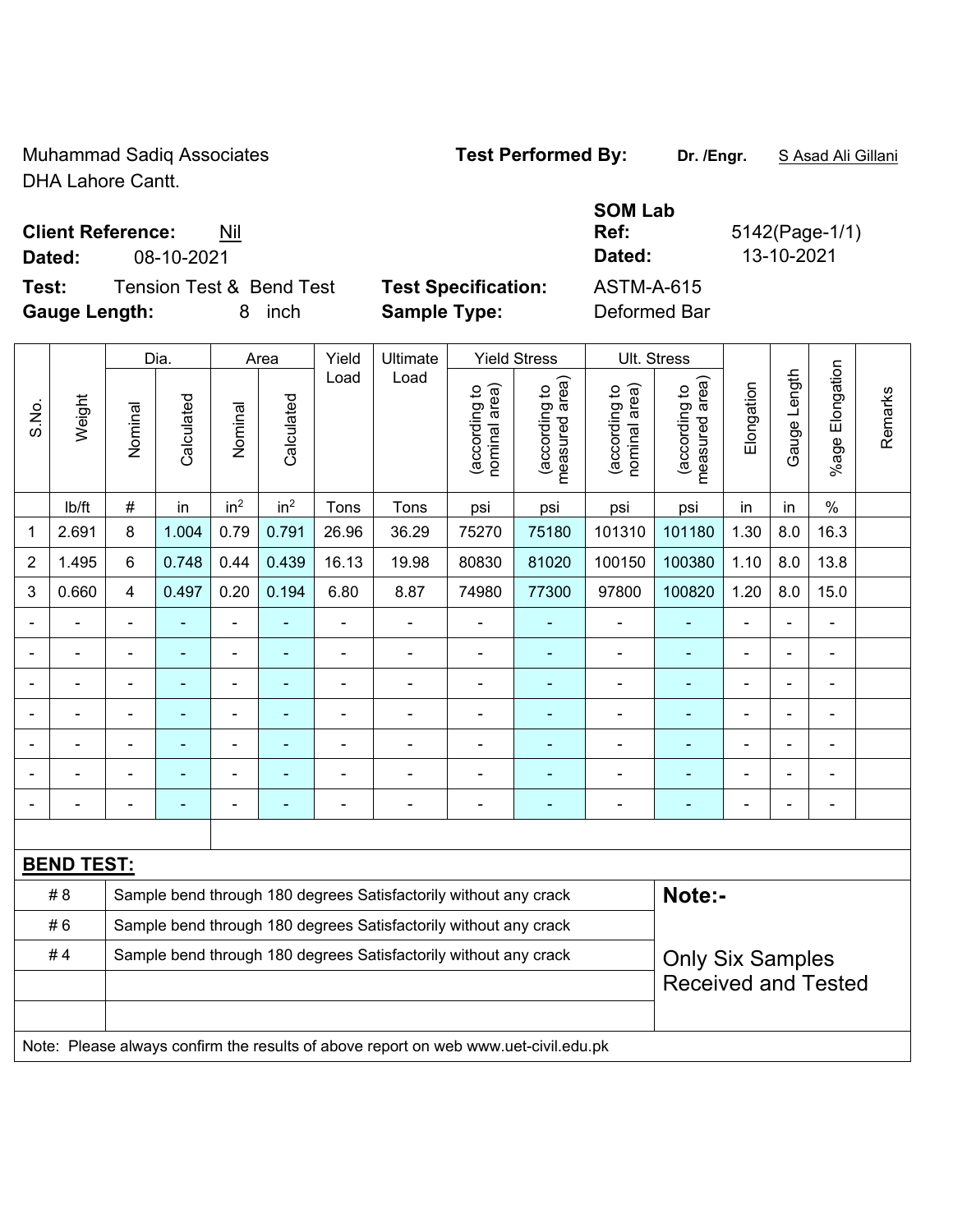Taimur Hassan **Test Performed By: Dr. /Engr.** 

S. Asad Ali Gillani

Resident Engineer, Fort Munro Cadet College, D. G. Khan

|        | <b>Client Reference:</b> | AHQ/74260/2/52/Trg/FMCC             |                           |
|--------|--------------------------|-------------------------------------|---------------------------|
| Dated: | 05-10-2021               |                                     |                           |
| Test:  |                          | <b>Tension Test &amp; Bend Test</b> | <b>Test Specification</b> |

**SOM Lab Dated:** 05-10-2021 **Dated:** 13-10-2021 **Test:** Tension Test & Bend Test **Test Specification:** ASTM-A-615

Deformed Bar( FF

Steel)

**Ref:** 5144 (Page-1/1)

**Gauge Length:** 8 inch **Sample Type:** 

|                |                             |                                                | Dia.           | Area                     |                                | Yield                           | Ultimate<br>Load                                                                    | <b>Yield Stress</b>             |                | Ult. Stress    |                            |                          |                |                              |  |
|----------------|-----------------------------|------------------------------------------------|----------------|--------------------------|--------------------------------|---------------------------------|-------------------------------------------------------------------------------------|---------------------------------|----------------|----------------|----------------------------|--------------------------|----------------|------------------------------|--|
| S.No.          | Weight                      | Calculated<br>Calculated<br>Nominal<br>Nominal | Load           |                          | nominal area)<br>(according to | measured area)<br>(according to | nominal area)<br>(according to                                                      | (according to<br>measured area) | Elongation     | Gauge Length   | %age Elongation            | Remarks                  |                |                              |  |
|                | lb/ft                       | $\#$                                           | in             | in <sup>2</sup>          | in <sup>2</sup>                | Tons                            | Tons                                                                                | psi                             | psi            | psi            | psi                        | in                       | in             | $\%$                         |  |
| 1              | 2.602                       | 8                                              | 0.987          | 0.79                     | 0.765                          | 23.09                           | 31.45                                                                               | 64460                           | 66570          | 87790          | 90660                      | 1.20                     | 8.0            | 15.0                         |  |
| $\overline{2}$ | 2.607                       | 8                                              | 0.988          | 0.79                     | 0.766                          | 23.39                           | 31.72                                                                               | 65310                           | 67360          | 88560          | 91340                      | 1.40                     | 8.0            | 17.5                         |  |
| 3              | 1.479                       | 6                                              | 0.744          | 0.44                     | 0.435                          | 13.78                           | 20.05                                                                               | 69080                           | 69880          | 100500         | 101660                     | 1.10                     | 8.0            | 13.8                         |  |
| 4              | 1.473                       | 6                                              | 0.743          | 0.44                     | 0.433                          | 13.76                           | 20.10                                                                               | 68980                           | 70100          | 100760         | 102390                     | 1.10                     | 8.0            | 13.8                         |  |
| 5              | 0.666                       | $\overline{4}$                                 | 0.500          | 0.20                     | 0.196                          | 6.47                            | 8.92                                                                                | 71380                           | 72840          | 98360          | 100370                     | 1.10                     | 8.0            | 13.8                         |  |
| 6              | 0.666                       | $\overline{4}$                                 | 0.500          | 0.20                     | 0.196                          | 6.37                            | 8.87                                                                                | 70260                           | 71690          | 97800          | 99790                      | 1.10                     | 8.0            | 13.8                         |  |
|                |                             | ä,                                             | $\blacksquare$ | ÷,                       |                                | L,                              | ÷,                                                                                  | L,                              |                | $\blacksquare$ | ÷                          | $\blacksquare$           |                | ÷,                           |  |
|                | $\blacksquare$              | $\blacksquare$                                 | $\blacksquare$ | $\overline{\phantom{0}}$ | $\blacksquare$                 | ä,                              | ÷                                                                                   | $\blacksquare$                  | $\blacksquare$ | $\blacksquare$ | ÷                          | $\overline{\phantom{a}}$ | $\blacksquare$ | $\qquad \qquad \blacksquare$ |  |
|                |                             |                                                | $\blacksquare$ | ÷,                       | ۰                              | ä,                              | $\blacksquare$                                                                      | L,                              | ä,             | $\blacksquare$ | ÷                          | $\blacksquare$           |                | ÷,                           |  |
|                |                             | $\overline{\phantom{0}}$                       | ÷,             | ÷,                       | ۰                              | ä,                              | ÷                                                                                   | ä,                              | $\overline{a}$ | $\blacksquare$ | ۰                          | ä,                       |                | $\blacksquare$               |  |
|                |                             |                                                |                |                          |                                |                                 |                                                                                     |                                 |                |                |                            |                          |                |                              |  |
|                | <b>BEND TEST:</b>           |                                                |                |                          |                                |                                 |                                                                                     |                                 |                |                |                            |                          |                |                              |  |
|                | 8(Sr.1&2)                   |                                                |                |                          |                                |                                 | Sample bend through 180 degrees Satisfactorily without any crack                    |                                 |                |                | Note:-                     |                          |                |                              |  |
|                | $\overline{t}$<br>6(Sr.384) |                                                |                |                          |                                |                                 | Sample bend through 180 degrees Satisfactorily without any crack                    |                                 |                |                |                            |                          |                |                              |  |
|                | #<br>4(Sr.586)              |                                                |                |                          |                                |                                 | Sample bend through 180 degrees Satisfactorily without any crack                    |                                 |                |                | <b>Only Twelve Samples</b> |                          |                |                              |  |
|                |                             |                                                |                |                          |                                |                                 |                                                                                     |                                 |                |                |                            |                          |                | <b>Received and Tested</b>   |  |
|                |                             |                                                |                |                          |                                |                                 |                                                                                     |                                 |                |                |                            |                          |                |                              |  |
|                |                             |                                                |                |                          |                                |                                 | Note: Please always confirm the results of above report on web www.uet-civil.edu.pk |                                 |                |                |                            |                          |                |                              |  |